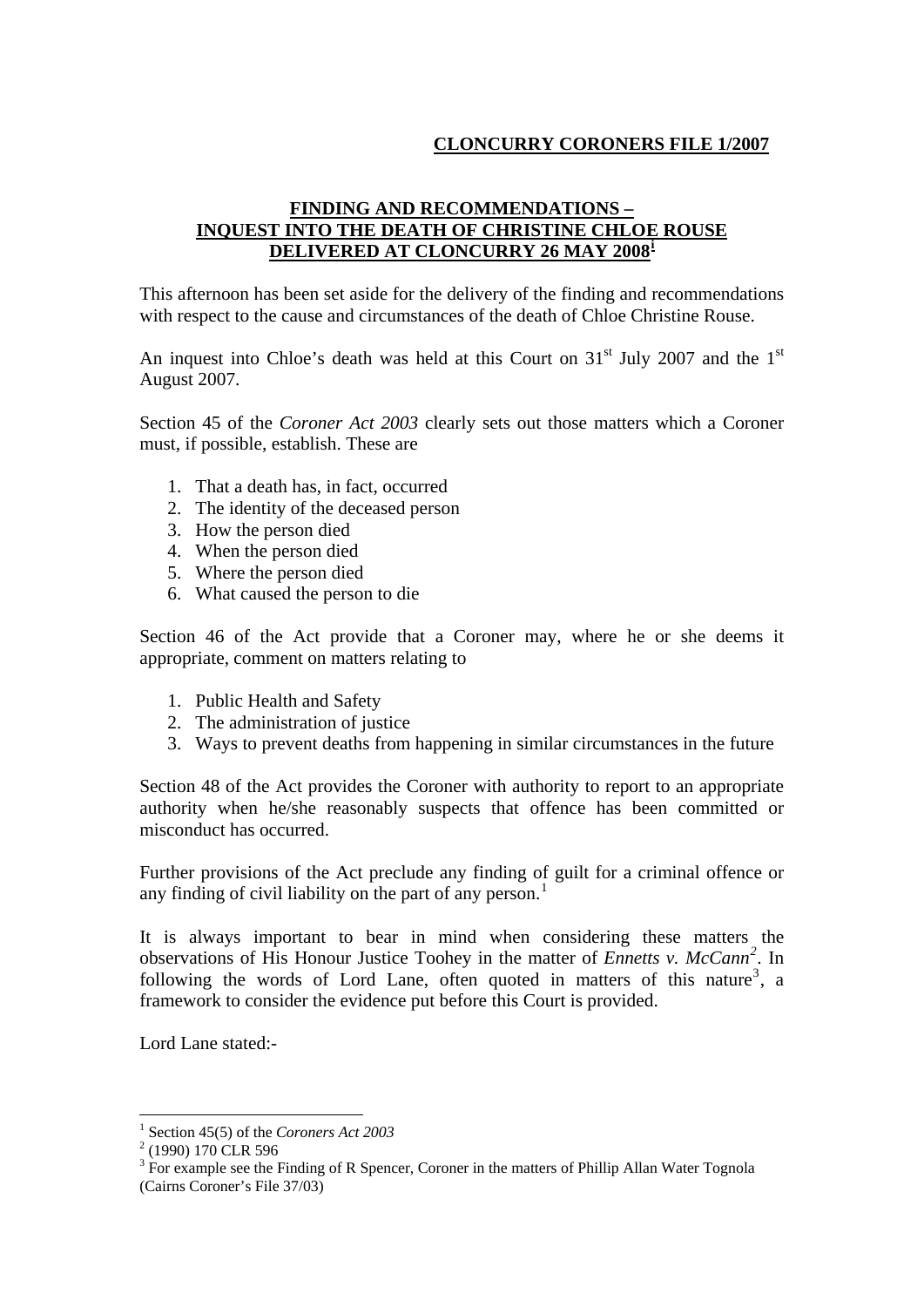*"It should not be forgotten that an inquest is a fact finding exercise and not a method of apportioning guilt. The procedure and rules of evidence which are suitable for one are not suitable for another. In an inquest it should never be forgotten that there are no parties, there is no indictment, there is no prosecution, there is no defence, there is no trial, simply an attempt to establish fact. It is an inquisitorial process, a process of investigation, unlike a trial. Although a coronial inquiry is not a judicial proceeding in the traditional sense, the rules of natural justice and procedural fairness are applicable, the content of such rules to be applied, depending on the particular facts of the case in question"[4](#page-1-0) .* 

 The incident which brought about this inquest occurred at the Cloncurry Shire Pool located at King Street, Cloncurry on 12 March 2005. At the time of the incident the Shire Council was responsible for the staffing and operation of the pool.

Janelle Major, an aunt of Chloe's, took Chloe, Chloe's sister and her two of her children to the Cloncurry pool. She arrived at the pool with the children between 1.30pm and 2.00pm. At that time two adults, Sonia Savarra and Darren Metcalfe were also at the pool with their five children.

Just prior to 2.00pm Robin Watt, who was employed by the Council, commenced duties at the pool. Robin's four children and a cousin of her children accompanied her to the pool. Robin commenced various duties at the pool which included checking the chlorine levels and providing some pool noodles for the children in the pool to use. Janelle Major was sitting approximately five (5) metres from the pool under a tree with Sonia. Sonia had previously been in the pool with her children but had gotten out. Darren then went in to the pool.

Robin, during the course of performing her duties at the pool had placed a sleeping bag, which she sat on, at the northern end of the pool about 10 metres from the edge of the pool. From this position she was able to observe all persons who were in the pool. Chloe was one of those persons. She was playing on the disability ramp located at the shallow end of the pool. The ramp sloped towards the shallow end of the pool and had a inner railing which also sloped into the water. Towards the bottom of the ramp the railing stopped so that disabled persons would have enough space to enter the main area of the pool. At the time of this incident there was neither a wading pool nor a wet play area. The wet play area was, in fact, under construction and has to my knowledge, now been completed.

At approximately 2.45pm Robyn's son, Mitchell, came to her with a cut hand. She then took her son to the kiosk to tend to the wound.

Whilst Robyn was tending to the wound, Janelle Major was called to the fence of the pool complex to talk to her brother who had come to the pool to advise Janelle that her young baby, whom she had left at her house asleep, had awoken. The whole process of getting up, walking to the fence, having the conversation and then returning to the pool took no more than a couple of minutes

<span id="page-1-0"></span><sup>&</sup>lt;sup>4</sup> The Queen v. South London Coroner; Ex parte Thompson (The Times, 9 July 1982) quoted in Jervis on the Office and Duties of Coroners, 10<sup>th</sup> ed. (1986) page 6. Quoted by His Honour Justice Toohey in the matter of Annetts v McCann (1990) 170 CLR 596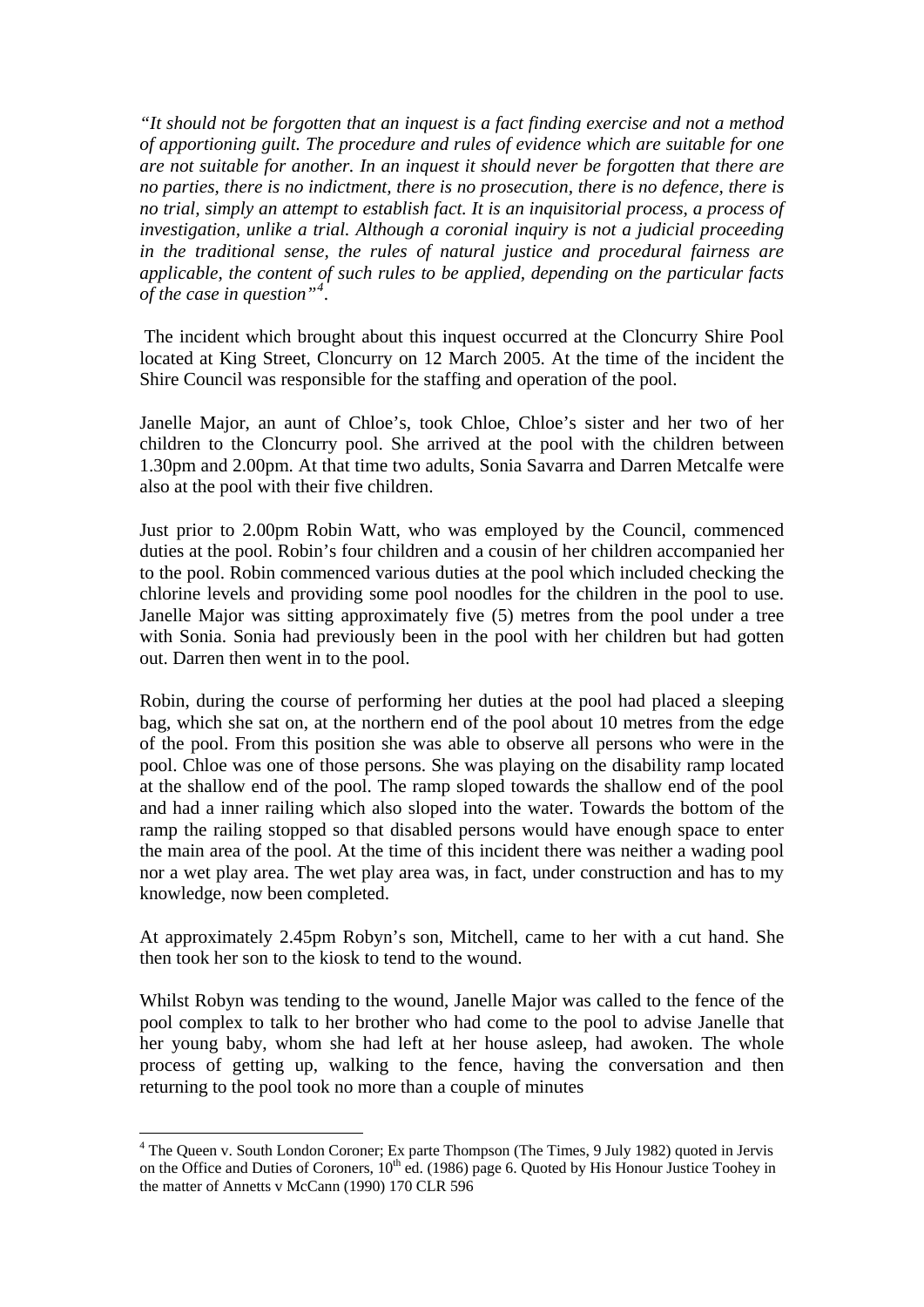Upon returning to the pool Janelle asked others present where Chloe was. She then observed Chloe to be at the bottom of the pool. Chloe was approximately one metre from the ramp and one metre from the end of the pool. Janelle then entered the pool and collected Chloe. Chloe was then collected at the side of the pool by Sonia and was then taken to Robyn who observed:-

*"that Chloe wasn't moving and her eyes were open but she didn't seem to be moving at all. Her eyes weren't moving and she looked like she wasn't breathing"[5](#page-2-0)* 

Robyn commenced a resuscitation procedure immediately. Darren phoned 000 for assistance.

Robyn further observed of Chloe-

*"I saw that there was a lot of water and vomit coming out of her mouth and nose when I was breathing into her mouth. She didn't seem to be breathing and didn't cough or move in any way"[6](#page-2-1)*

Robyn continued the resuscitation procedure for a number of minutes before Senior Constable Susan Cramp attended the pool and commenced to assist Robyn with the resuscitation procedure. Officer Cramp observed water and a pink vomit discharging from Chloe's mouth.

An ambulance officer, Karen Franklin, attended the pool and Chloe was transported to the Cloncurry Base Hospital.

Dr Sheila Cronin was the Doctor on duty at the Cloncurry Hospital when Chloe was brought to it. Dr Cronin's evidence was that the resuscitation attempts up to the point that Chloe arrived at hospital had been competently administered and, in fact, were continuing when Chloe arrived. Dr Cronin's evidence was that she then continued the resuscitation procedure for a substantial period of time.

Dr Cronin's observations of Chloe upon her arrival at the hospital were as follows:-

"*She had fixed dilated pupils and she had no cardiac activity or respiratory effort. She was clinically deceased, but obviously you don't make that pronouncement at that time, you go on and attempt to resuscitate"[7](#page-2-2)*

The attempt to resuscitate continued for approximately 45 minutes before Dr Cronin pronounced life extinct at 3.45pm.

On the basis of the evidence before the Court I make the following findings in this inquest:-

- (1) That death did, in fact, occur
- (2) That the deceased person was Chloe Christine Rouse
- (3) That Chloe's date of birth was 4 September 2002

<span id="page-2-0"></span><sup>5</sup> Page 3 of Statement of Robyn Watt dated 12 March 2005

<span id="page-2-1"></span><sup>6</sup> Page 3 of Statement of Robyn Watt dated 12 March 2005

<span id="page-2-2"></span><sup>&</sup>lt;sup>7</sup> Page 35 of Transcript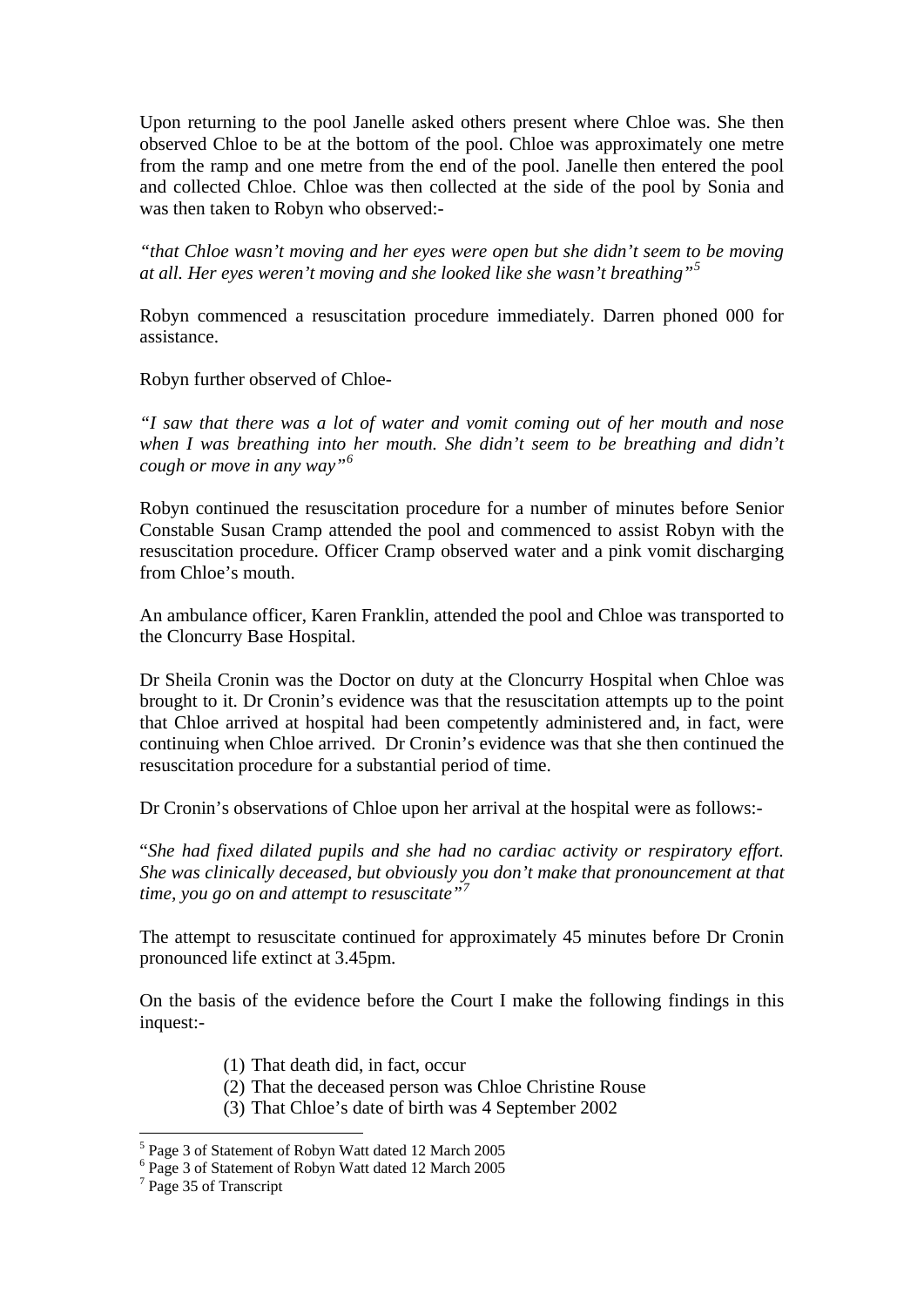- (4) Her last known place of residence was 27 Railway Street, Cloncurry
- (5) At the time of her death she was a child
- (6) Her date of death was 12 March 2005
- (7) Her place of death was Cloncurry Hospital
- (8) The formal cause of death was Drowning (Fresh Water)

The second and perhaps most important aspect of this Inquest is the recommendations to be made from the evidence which was put before the Court.

All witnesses who gave evidence in this matter were provided with the opportunity to place on the record what, in their opinion, were appropriate recommendations which should be made to avoid this tragic incident re-occurring.

It is clear from the evidence put before me that the provision of a public pool in townships such as Cloncurry is to be encouraged as it provides a vital recreational facility to the community. There are many reasons for this but I believe there are several which warrant mention here today.

The climate is one which springs to mind immediately. Cloncurry, and many western townships in this State, are subject to high temperatures in the summer months. The town pool offers families, and in particular children, the opportunity to "beat the heat".

Secondly, there are many health benefits, particularly to young children, in terms of the exercise aspect of water recreation. It encourages physical fitness in an enjoyable manner.

Finally, I believe it is important to note that if the town pool is not accessible to the community, then other options for water recreation, such as waterholes and creeks may become an attractive alternative.

Balanced against the desirability of town pools being accessible to the community is ensuring the safety of those who utilise these facilities.

Dr Pitt was called as an expert witness in relation to these matters. His experience in this field is considerable and it is important to note that, in the course of giving evidence he identified (in his words):-

"*The need to provide outlets, exercise to make children safe, familiar with water, to encourage survival skills and swimming skills in pools. So it's not about decreasing access to pools, particularly for rural areas in Queensland. I think it's more about ensuring that appropriate standards are in place and those that are responsible for the pools recognise what is necessary in order to provide a safe aquatic environment"[8](#page-3-0)*

What is obvious from the evidence from Dr Pitt and also other witnesses is the importance that the Royal Lifesaving Society of Australia (hereafter called RLSSA)

<span id="page-3-0"></span><sup>&</sup>lt;sup>8</sup> Page 69 of Transcript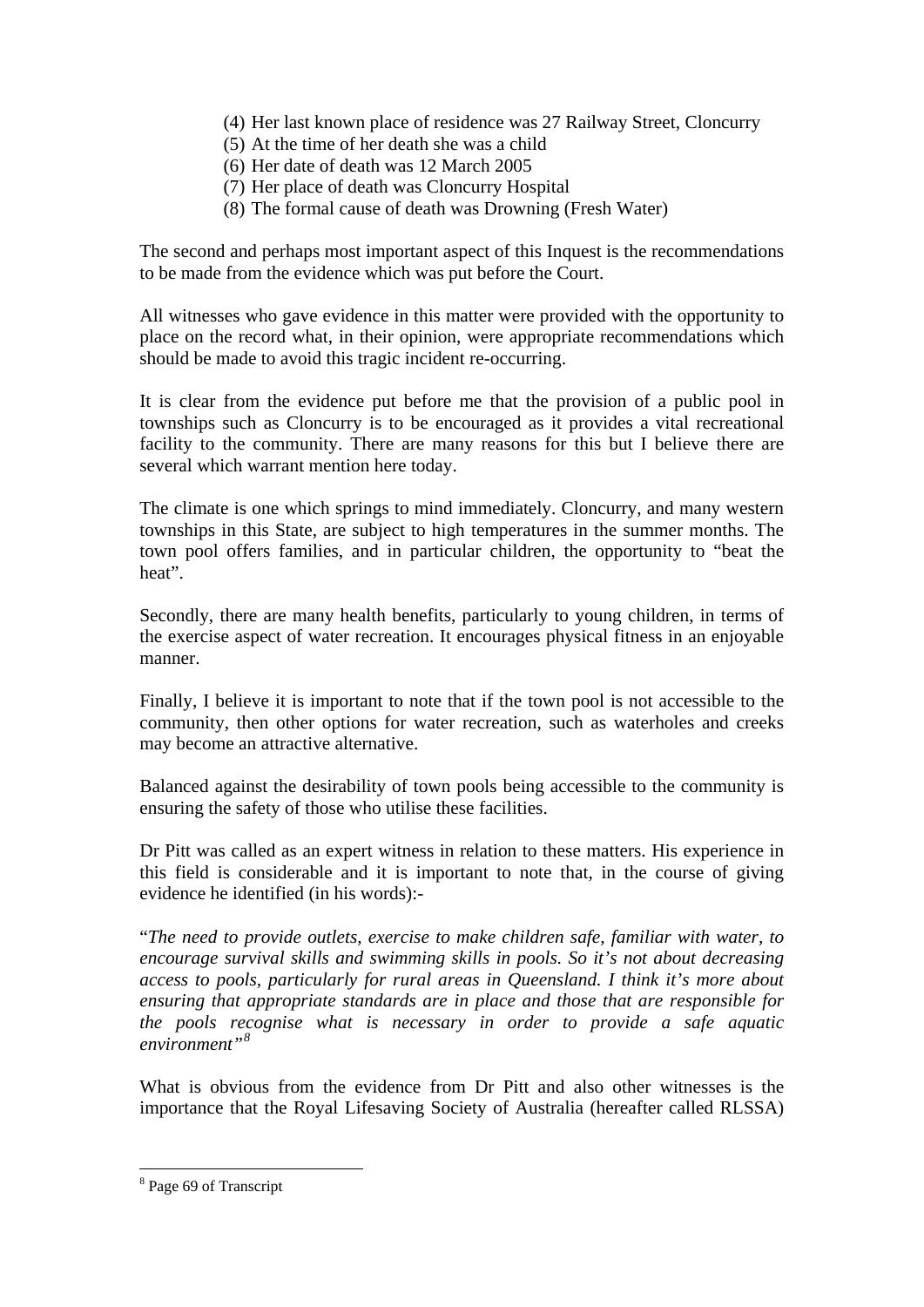can play in this process. The society publishes a document called the "Guidelines for Safe Pool Operation".

Dr Pitt and other witnesses who have experience in this area describe the processes detailed in this guideline as "best practice". Dr Pitt's evidence was that the document had evolved over a period of time. As improvements became obvious they were implemented into the document. The guidelines are framed in a flexible manner to take into consideration various local factors such as patronage, layout of the pool, staffing availability, etc….

Dr Pitt also gave evidence regarding a campaign which the society runs titled "Watch at Public Pools". Dr Pitt explained the concept of the campaign and the message it was attempting to get across as:-

"*it is the parental responsibility ultimately to supervise children at – at public pools, certainly children shouldn't attend public pools unsupervised, and that the – the responsibility of the safety officer or the life guard as the Royal Lifesaving Society refers to them, and many pool operators refer to them, is – is not to actually monitor the location of every young child in the pool area, but it is about making parents aware of their responsibilities, of making sure that the aquatic environment is safe, that there are appropriate standards in that aquatic environment to minimise the hazard, and taking an overview about the safe operation of that aquatic environment"[9](#page-4-0)*

Dr Pitt in his evidence explained that the Society was attempting to provide rural communities access to the program.

It is important to note that the Guidelines which were in operation at time of this incident were clear on the issue of the Parental Supervision. Component SU10 of the document titled Parental Supervision describes it's purpose as:-

To outline the guidelines for entry for children to swimming pools and the expected parental behaviours

The document then goes further under the title of Description:

4.1 Children under 10 year should not be allowed entry unless under supervision of a person 16 years or older.

4.2 Parents or guardians (including those persons described in Section 4.1 above) should supervise their charges at all times and as such should be dressed ready for action including unexpected entry to a pool.

4.3 Signage or literature indicating the parental supervision policy of the pool is recommended.

The primacy of the supervision by the parent or guardian is, in my opinion, good sense. It is obvious, and would be expected, that a parent or guardian will have a great

<span id="page-4-0"></span><sup>&</sup>lt;sup>9</sup> Page 70 of Transcript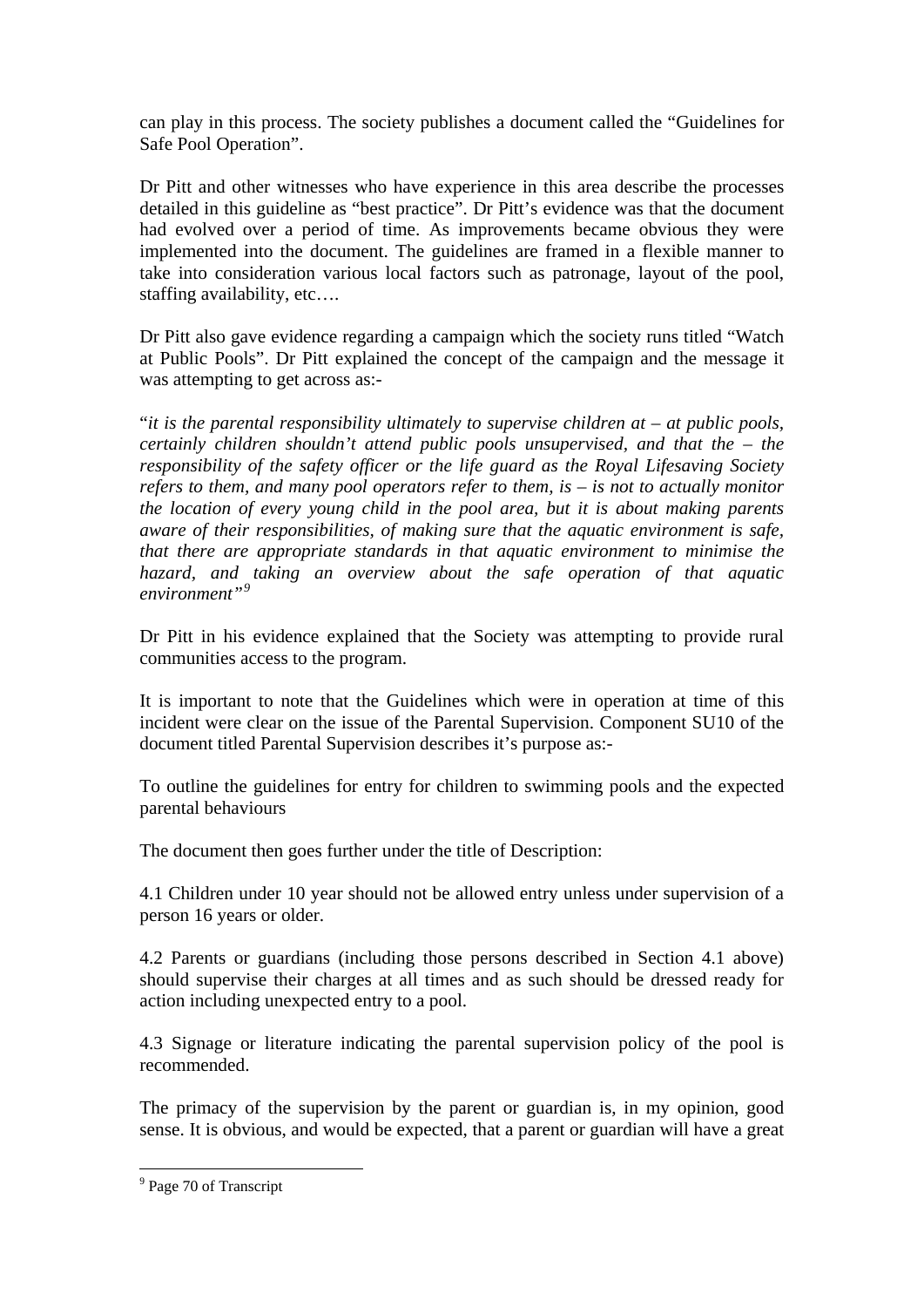deal more knowledge of their child's ability or skill level in the water than staff who are in attendance at the pool.

The important issue of the number of supervisors which a facility such as the Cloncurry Shire Pool provides was raised in the submissions made by the Legal Representatives.

The RLSSA Guidelines address this issue.

Component SU1 is titled Bather Supervision. The guidelines as they existed at the time of the incident required two persons to be on duty. At least one of the persons on duty should be qualified to RLSSA Pool Lifeguard standard and the other should have a minimum qualification of First Aid, CPR and RLSSA Bronze Medallion.

It is to my mind important to note the purpose of SU1 which is stated as:-

To establish a minimum ratio of qualified people per number of bathers at swimming pool operating time and in particular recreational swimming times.

The document then details the minimum ratio of lifeguards to bathers as 1 to 100. Exceptions are then made to alter that ratio dependent on various factors which are not relevant to this inquest.

The Guidelines also deal with "Low Patronage Pools" which are pools in which there are less than 50 bathers in the water.

The document provides that in those circumstances (i.e less than 50 bathers in the pool) there should be a minimum of one responsible person in attendance at the pool at all times.

That person should be qualified to RLSSA Pool Lifeguard Award but where such training and assessment to obtain this qualification is not reasonably available, then the person should be qualified to a RLSSA Bronze Medallion level.

Miss Rebedello submitted that the low patronage provisions did not exempt the owners or operators of the complex, in this instance the Cloncurry Shire Council, from still having two persons on duty. Her argument was that it simply made allowance for the qualifications of those who were supervising or in attendance.

With respect, I disagree. I believe that when one looks at the two Guidelines, and in particular, at the ratios allocated to each guideline then the message seems clear. For pools where there are up to 100 bathers, two persons in attendance is the minimum required. For pools with up to 50 bathers, one person in attendance is the minimum required. The qualifications of those persons, or person, is then addressed by each respective guidelines.

It is not in dispute that at time of the incident, Robyn Watt had the minimum qualification, namely a RLSSA Bronze Medallion. That, combined with the fact that there were clearly less than 50 bathers in the pool at the time of the incident leads me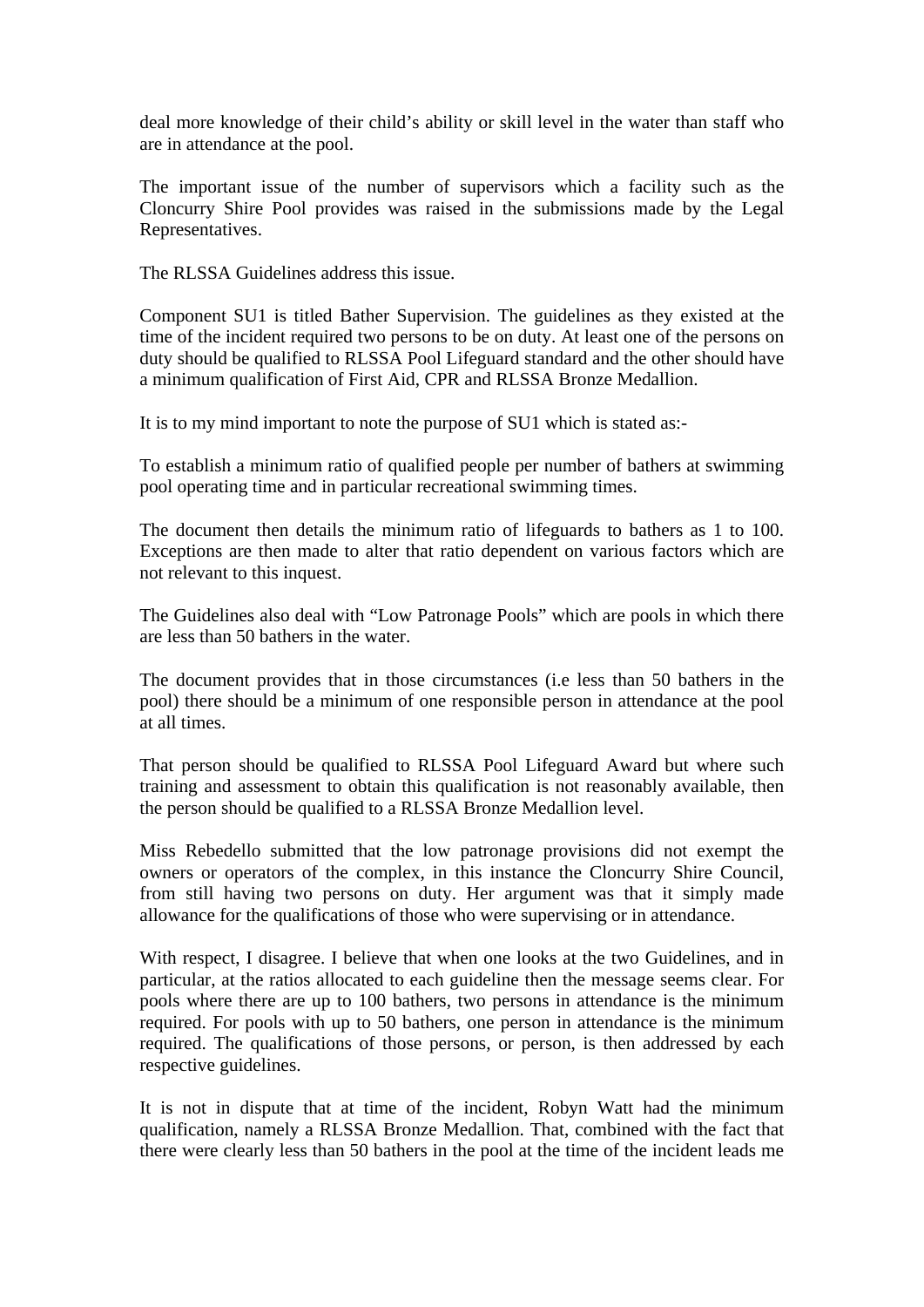to conclude that the Guidelines were being complied with by the Cloncurry Shire Council.

Another aspect of the Guidelines was whether or not a recommendation should be made to mandate these guidelines, that is, whether to impose obligations upon the operators of such pools by way of specific legislation.

Inspector Rea was clear in his evidence that such an approach was warranted.

I note the evidence of Dr Pitt on this issue and that, in his opinion such an approach was not warranted or necessary. His comments are worth considering:-

"*My philosophy on all of this, is you can only do what's doable and it's mistake to actually push things to the point where you suggest solutions that in fact are not practical in the wider context, because that then just decreases everybody's likelihood of implementing them."[10](#page-6-0)*

Dr Pitt then went on to explain that, in his opinion, if the guidelines were to be mandated an extensive consultative process would be required to take place.

In my opinion the mandating of the guidelines is not an appropriate recommendation. I believe Dr Pitt's preferred method of providing information and encouragement to the necessary people is far more practical and using Dr Pitt's words, "doable".

There are several other issues which were raised which I considered when determining the appropriate recommendations to be made.

# **Flotation Devices**

The issue in relation to flotation devices was raised during the course of the Inquest. Inspector Coggins in his report which was tendered as Exhibit 8 listed the failure to affix a flotation device to Chloe as factor, whether direct or indirect, contributing to Chloe's death.

I note the submission from the Council on this matter and am in agreeance that the issue of whether a child wears a flotation device, and if they do, what type of flotation device they wear, should be entirely in the hands of the child's parent or guardian.

Once again, I am firmly of the view that a parent or guardian would have the most detailed knowledge of each of their child's or children's skill and ability in the water. If a parent or guardian decides that their child will wear a flotation device they can make an informed decision as to which device their child will wear based on that knowledge.

To expect an operator of pool to provide such equipment to me is unrealistic. There is little to no chance of making available every appropriate flotation device for every child that swims in the pool. This matter is more appropriately dealt with by the parent or guardian.

<span id="page-6-0"></span><sup>&</sup>lt;sup>10</sup> Page 71 of Transcript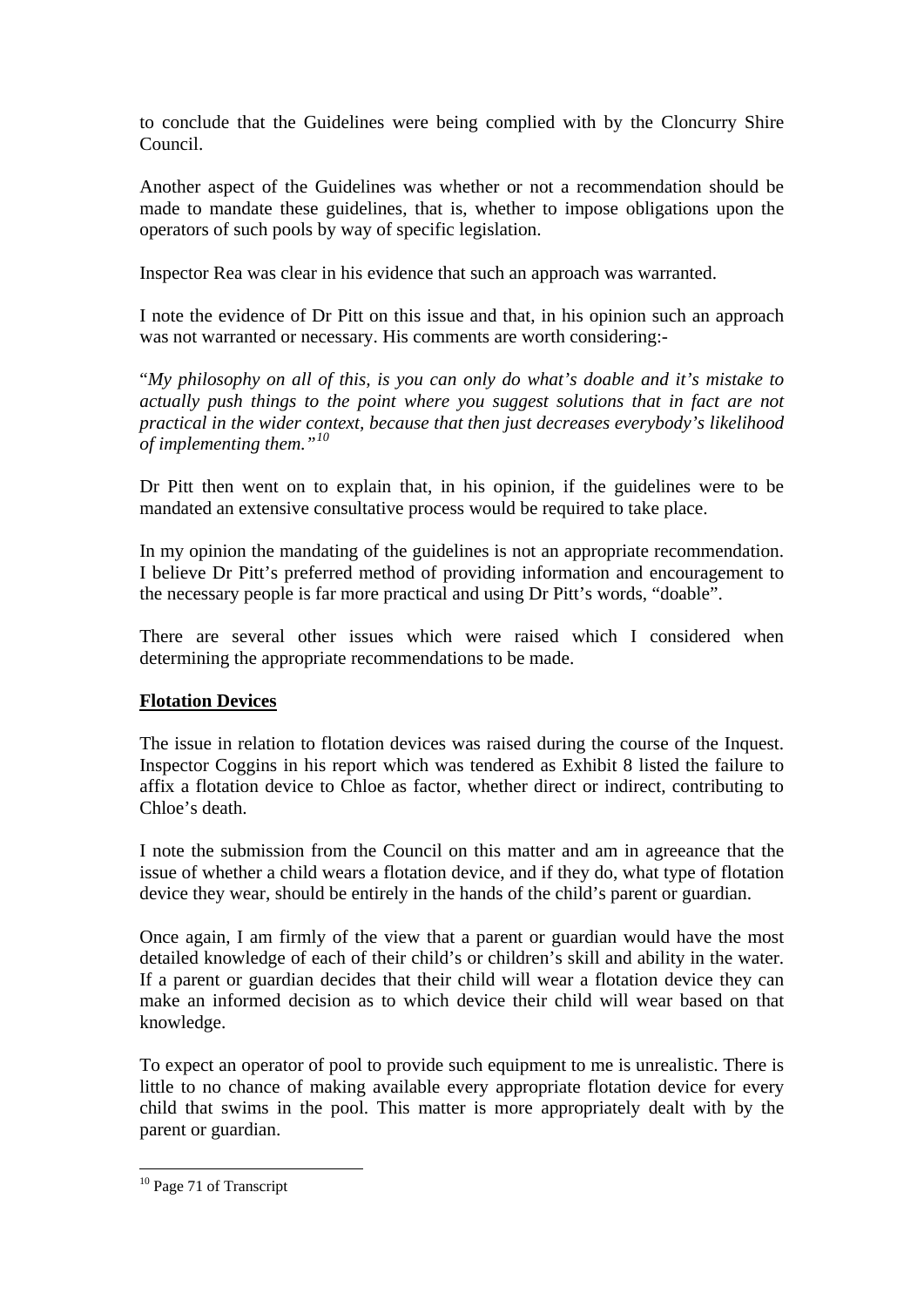## **Provision of Oxygen Equipment**

This issue arose in the evidence at the Inquest and was one that I paid particular attention to. The evidence of Dr Pitt and Dr Cronin specifically addressed the issue and their opinions were given due consideration.

Dr Pitt's evidence was that a basic first aid bag/mask set and access to oxygen were the single most effective intervention likely to provide a successful outcome once a victim has been retrieved from the water.

Dr Cronin's evidence was that oxygen equipment was not appropriate.

Both were clear that the obtaining and maintaining of CPR skills was of primary importance.

I am mindful that the provision of oxygen equipment will increase the expense and the burden on those who are operating public pools. Dr Cronin's evidence was that she considered it to be medical equipment requiring medical training.

I think that whilst the importance of CPR training should be emphasised and encouraged, there was insufficient evidence before me indicate that the compulsory provision of oxygen equipment is either necessary or warranted.

### **Department of Workplace Health and Safety**

Another issue which I believe warranted consideration was the role which the Department of Workplace Health and Safety played in this matter.

The evidence before the Court made it apparent that:-

- 1. The Department had never had any cause to visit the pool at Cloncurry prior to Chloe's death. The only investigation it had ever conducted prior to this time involved an issue with the storage of pool chemicals which was resolved without actual physical attendance at the pool.
- 2. That the inspector for the local region indicated that there would be perhaps 15-20 public pools operating in his region and that he would not have sufficient time or resources to visit them even on an annual basis.
- 3. That the department does not distribute any information to stakeholders regarding incidents such as this one. Only information regarding successful prosecutions are distributed to various stakeholders.
- 4. That whilst there had been some Departmental consideration of safety in the recreational industry, which includes the operation of public swimming pools, no strategies, at the time of the Inquest, had been developed.

It seems obvious to me that a requirement for some process of self-audit or selfassessment of pool operators is essential. It is clear from the evidence that the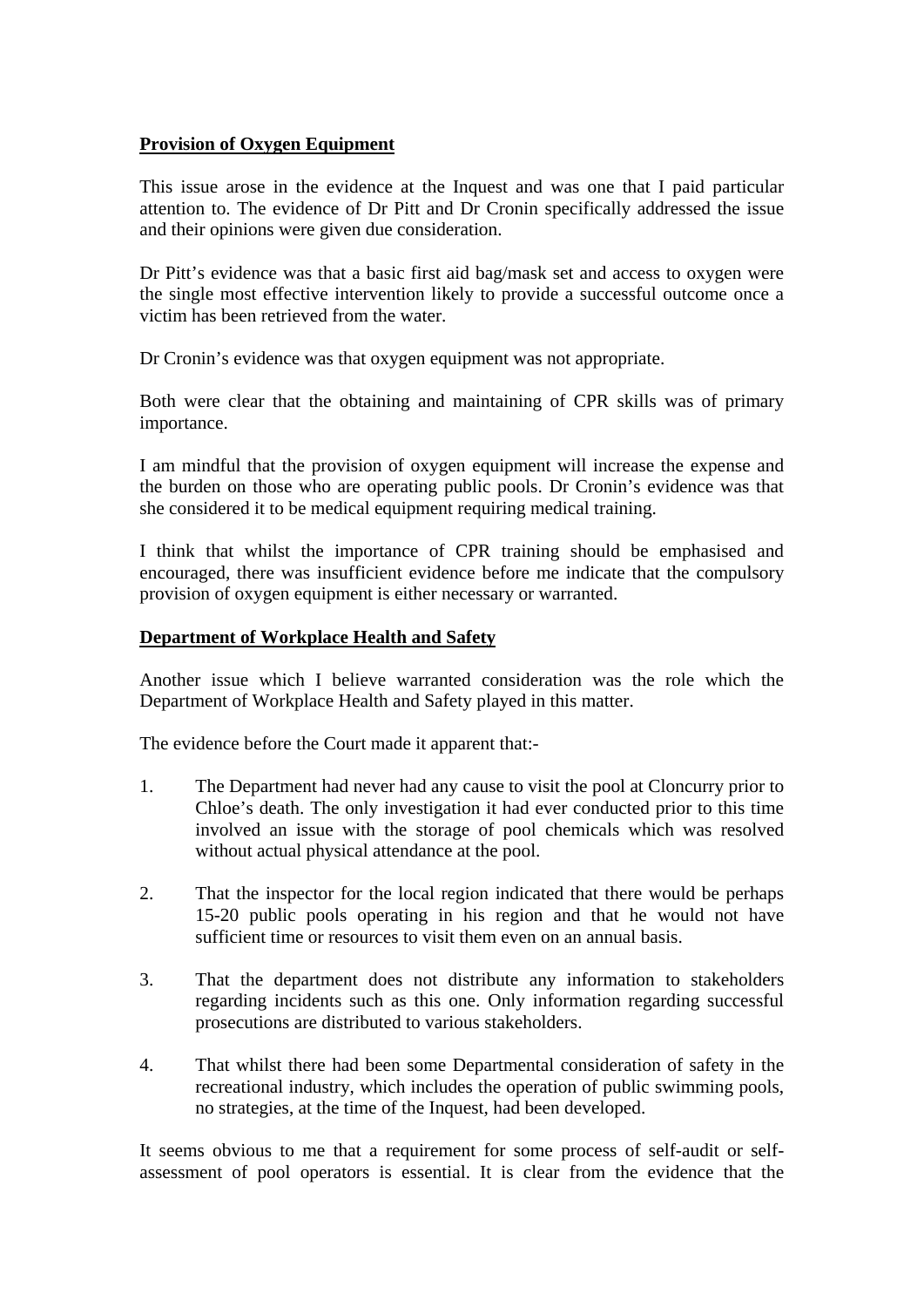Department of Workplace Health and Safety do not have the resources to conduct audits on a regular basis by actually visiting the pool sites.

A process whereby pool operators are informed that the RLSSA Guidelines are best practice, and further, some information on how to implement them is sorely needed in my view. Obviously as changes to the Guidelines occur this information should be passed on to the pool operators. In addition to these updates it is, in my opinion, imperative that operators also be advised of any incidents, such as this one, as soon as possible. This information could be distributed in bulletin fashion and provide some details as to how the incident occurred and some advice on what operators should be aware of to minimise the possibility of a re-occurrence at their particular pools.

## **Obligations of the Cloncurry Shire Council**

Another important consideration is the obligations of the Shire Council in relation to this matter.

Miss Rebedello made detailed submissions on the areas she believe the Council has failed to fulfil it's obligations. She raised issues of the lack of Staff Training, (particularly in relation to the lack of Induction Training), and an absence of an emergency plan or procedure.

Miss Rebedello submitted that criminal responsibility could be made out against the Council in that if failed in its duty of care by

- 1. Not replacing the wading pool
- 2. Delaying the construction of the wet play area

3. Not providing additional supervision for toddlers at the pool when it knew that the community had a high percentage of single parents who would be utilising the pool and they did not have a specific area for toddlers to play in.

With respect to the submission regarding the criminal responsibility I am unable to agree with Miss Rebedello's submission.

The decision not to replace the wading pool is one for the Council to make. There is nothing in the evidence to indicate that the provision of a wading pool was compulsory and that the failure to supply one constituted any breach of any legislation or duty of care. It appears on the evidence presented to the Court that there was a consultative process undertaken with stakeholders within the community as to what type of facility was to be built. Government funding was obtained for the project and it would seem obvious that had there been any flaw or failing in the Council's approach to the new facility, the process of obtaining funding would have revealed it.

With respect to the construction of the wet play area there is nothing that I was able to glean from the evidence which showed that the Council contributed to any delay in it's construction. Conversely, Mr Chester, the Council CEO, gave evidence of the difficulties of finding and then retaining appropriately qualified or trained staff due to the lucrative conditions which the mining industry offers potential employees. The employment climate is an extremely competitive one and Council, like all persons in remote communities, have to be patient in waiting to have work, such as the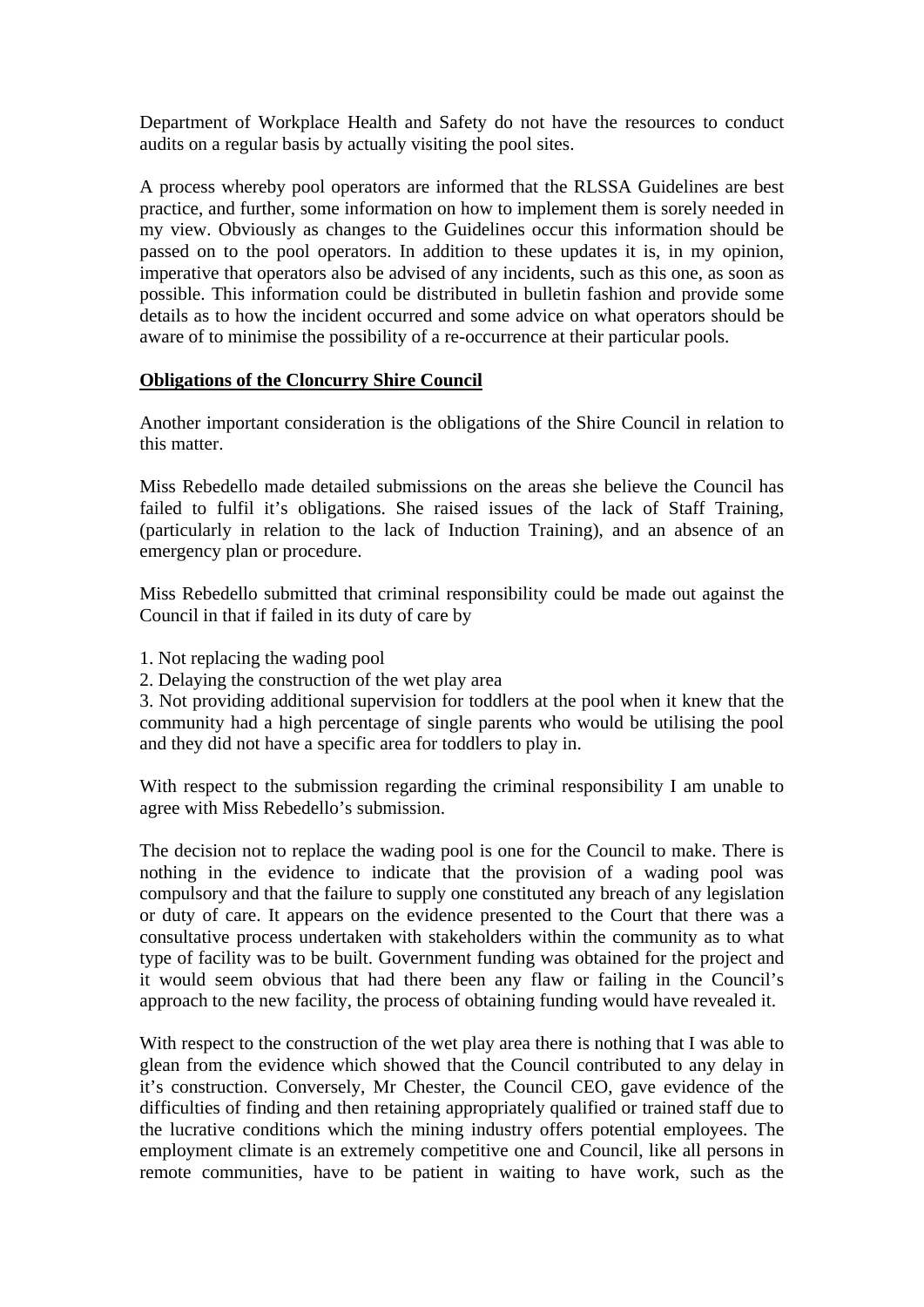construction of the wet play area, completed. This was quite simply beyond Council's control.

The issue of failing to provide sufficient supervisors has been addressed by me previously. The demographics of the community, particularly in relation to the high percentage of single parents, is not, in my opinion, of such importance, that it places a higher obligation with respect to the number of supervisors required than that expressed in the RLSSA Guidelines. That is not to say that demographics of the community would not be important to consider, simply that it is one amongst many factors and would not, in my opinion, be amongst the most important. There is nothing from the evidence which indicates to me that the Council has failed in it's duty of care in this regard.

It would therefore follow that there is, in my opinion, no evidence which will lead me to make any recommendations pursuant to Section 48 of the Coroners Act.

## **Conclusion and Recommendations**

I have approached the making of recommendations by attempting to introduce measures which I believe will assist to minimise the possibility of a re-occurrence of a death such as Chloe's. As was made clear in the evidence during the course of the inquest, the town pool would have to be closed to completely eliminate risk.

I bear in mind the importance of keeping public pools open and accessible to the community but at the same time ensuring that pool operators put in place reasonable measures to ensure that such pools provide a safe environment for all users, particularly children.

I am of the opinion that the only way forward in the medium to long term is to recommend measures which encourage a collaborative approach from the RLSSA, the Department of Workplace Health and Safety, and the Local Government Association of Queensland.

In the short term I believe that recommendations which inform parents or guardians of their responsibilities with respect to child supervision and which provide facilities to encourage them to fulfil their responsibilities is appropriate. In relation to the issue of signage, I have recommended that the RLSSA Guidelines on this issue, which have recently been updated, be adopted statewide for Low Patronage pools.

I therefore recommend

1. Through the collaboration of the RLSSA, the Department of Workplace Health and Safety and the Local Government Association of Queensland

\*that a register of all low-patronage pools (as defined by the RLSSA Guidelines) which are owned or operated by Regional/Shire Councils be kept and maintained by the Department of Workplace Health and Safety

\*That the RLSSA Guidelines be promoted to all Regional/Shire Councils listed on the register as "best practice" and that compliance with the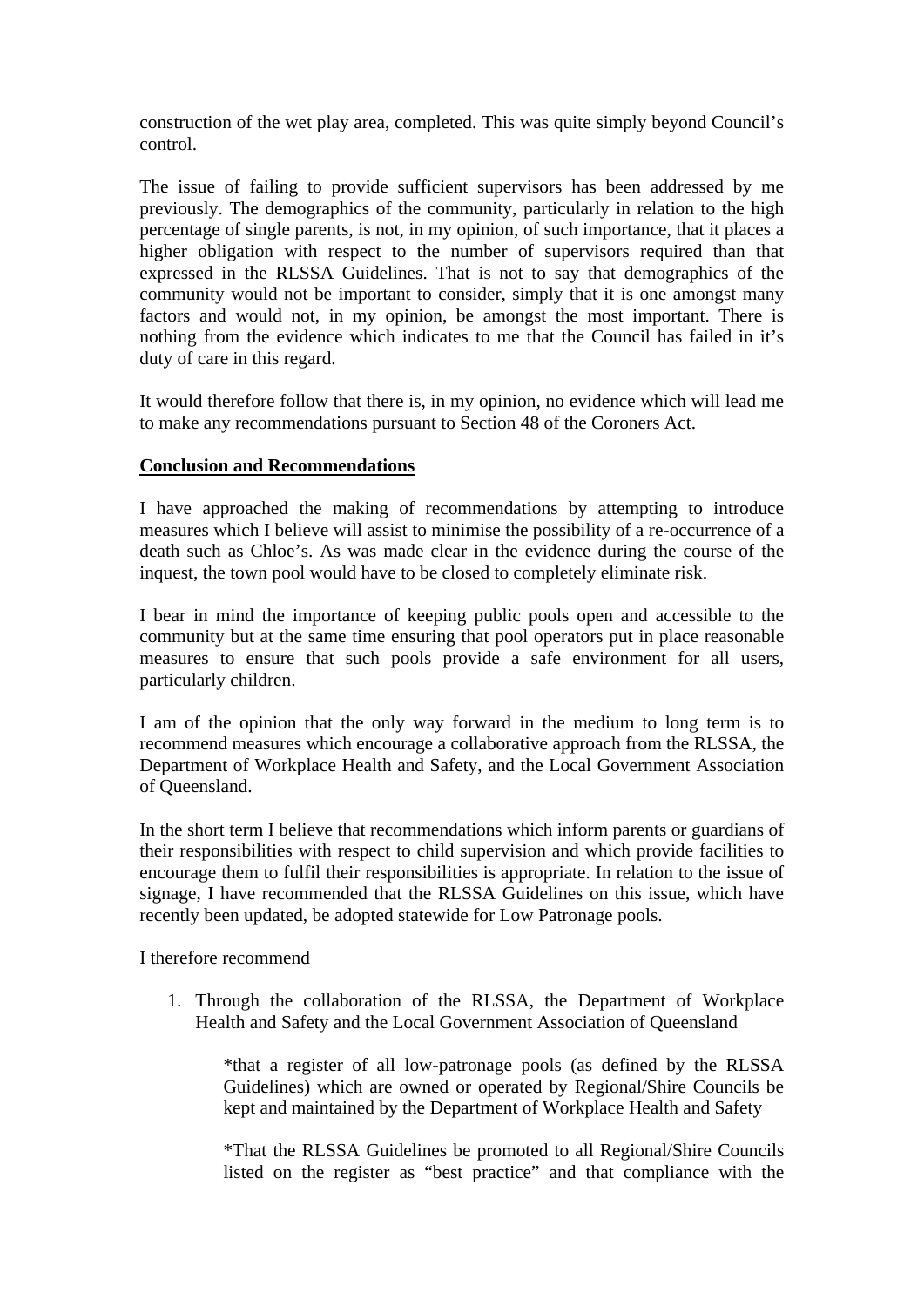guidelines is to be encouraged and monitored. The promotion of the guidelines should stress the importance of appropriate supervision, the implementation of emergency procedures, the provision of appropriate emergency equipment and the provision of First-Aid equipment.

\*that a self-audit tool, in the form of a checklist, be developed to encourage compliance with the RLSSA Guidelines. The checklist should be distributed to all Regional/Shire Councils on the register and the lodgement of the checklist with the Department of Workplace Health and Safety be required annually.

\*that pool-related incidents which come to the attention of the Department of Workplace Health and Safety should be reported to all of the Regional/Shire Councils listed on the register. This should take the form of a Safety Alert advising of the details of the incident. After any prosecution or Coroner's Inquest has been completed a more formal Safety Report or Bulletin should be provided. The comments of any Judicial Officer or Coroner should be included in this report where it is deemed appropriate.

1. That all Regional/Shire Councils listed on the register ensure that all Low Patronage pools under their control have signage clearly displayed which should read:-

"THIS POOL IS OPERATING UNDER LOW PATRONAGE GUIDELINES. THERE IS NO ROVING LIFEGUARD ON DUTY. FOR EMERGENCY ASSISTANCE SEE A STAFF MEMBER"

- 2. That all Regional/Shire Councils on the Register put in place procedures to actively seek assistance from the RLSSA to provide training to all staff who supervise at pools within their council to obtain the RLSSA Pool Lifeguard Award qualification, or alternatively, the RLSSA Bronze Medallion qualification, and to ensure that all staff who have obtained such qualifications obtain further training as and when required.
- 3. That all Regional/Shire Councils on the register put in place procedures which actively seek assistance from RLSSA to promote the "Water Watch" programme in the community. The promotion should be directed at both children through schools and directed at adults through the wider community.
- 4. That to encourage adults to supervise children in pools that all Regional/Shire Councils placed on the register provide, wherever practicable, shaded seating which is close enough to the pool to enable an adult or guardian to supervise children under their care in an appropriate manner

I wish to place on record my thanks to Mr John Tate, Counsel assisting, for all of his endeavours in the holding of this Inquest.

I also wish to make special mention of two witnesses, namely Robyn Watt and Janelle Major who showed great courage in giving their evidence before this Inquest. It was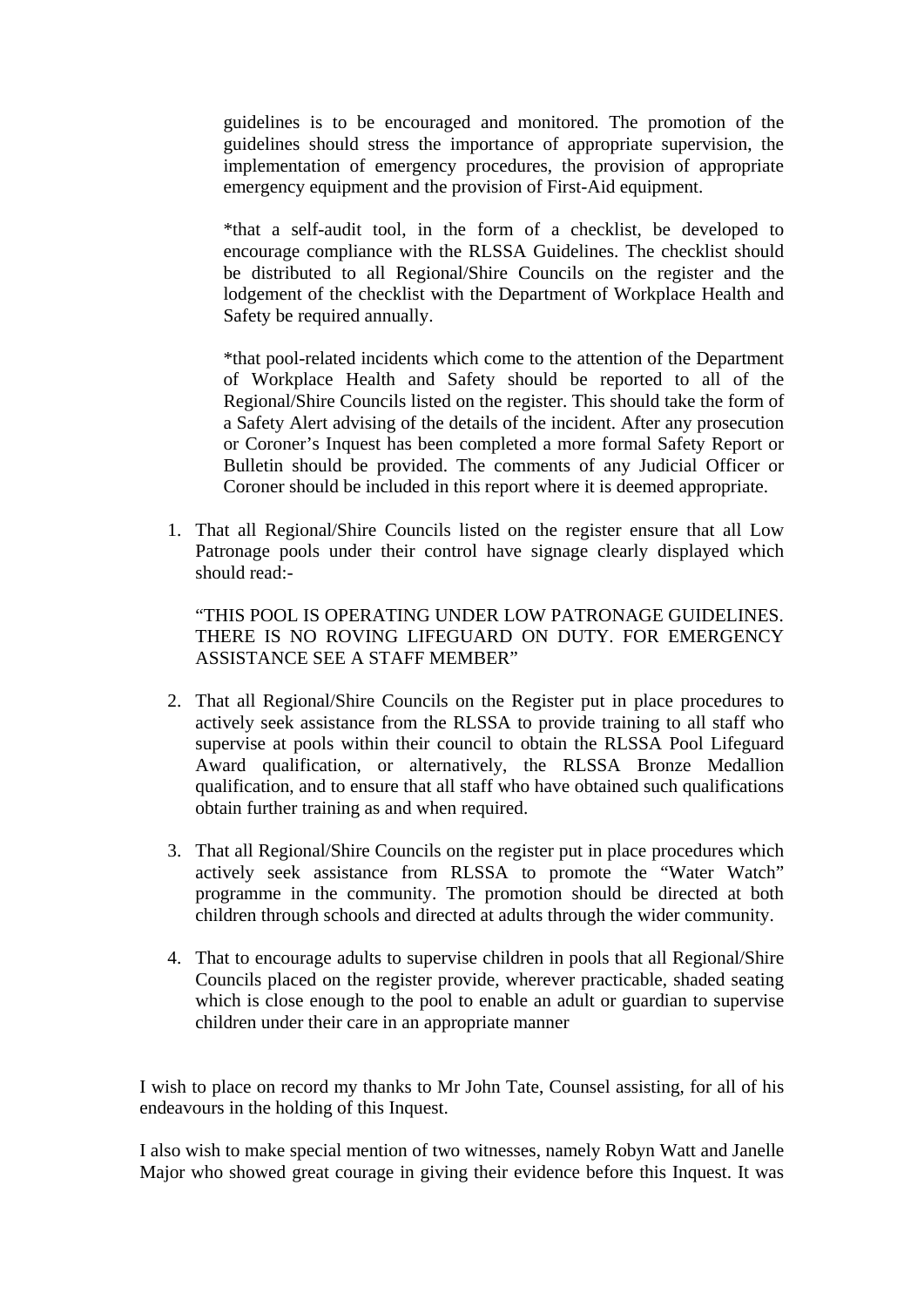no doubt a harrowing experience re-living the events of 12 March 2005 but I should indicate that without such evidence the Court would struggle to consider all of the relevant issues and make fully-informed findings and recommendations. I thank both of you for your efforts.

And lastly, I wish to place on record my thanks to Chloe's mother Maureen Major and members of her family who attended this Inquest. Mrs Major, I cannot begin to imagine what a painful experience it must have been. I can only thank you, as I did on the final day of the Inquest, for the dignity and courtesy you displayed to this Court during the proceedings. I am certain that the pain of losing Chloe will never pass but I hope that the completion of this Inquest will, in some manner, allow you some form of closure.

S.D. Luxton Coroner 26 May 2008

1

It was ordered that the following parties be supplied with a transcript of this Decision:-

Janelle Major Maureen Major Robyn Watt Queensland Division of the Department of Workplace Health and Safety Department of Local Government Sport and Recreation Royal Lifesaving Association Legal Representatives of all parties who appeared before this Inquest

<span id="page-11-0"></span><sup>&</sup>lt;sup>i</sup> These findings and recommendations were handed down at Cloncurry on 26 May 2008 and adjourned until 27 May 2008 to allow the Cloncurry Shire Council to compile and read to the Court a letter outlining it's response to the finding and recommendations. This letter was read to the Court, in the presence of members of Chloe's family on 27 May 2008. A copy of the letter is attached to this decision.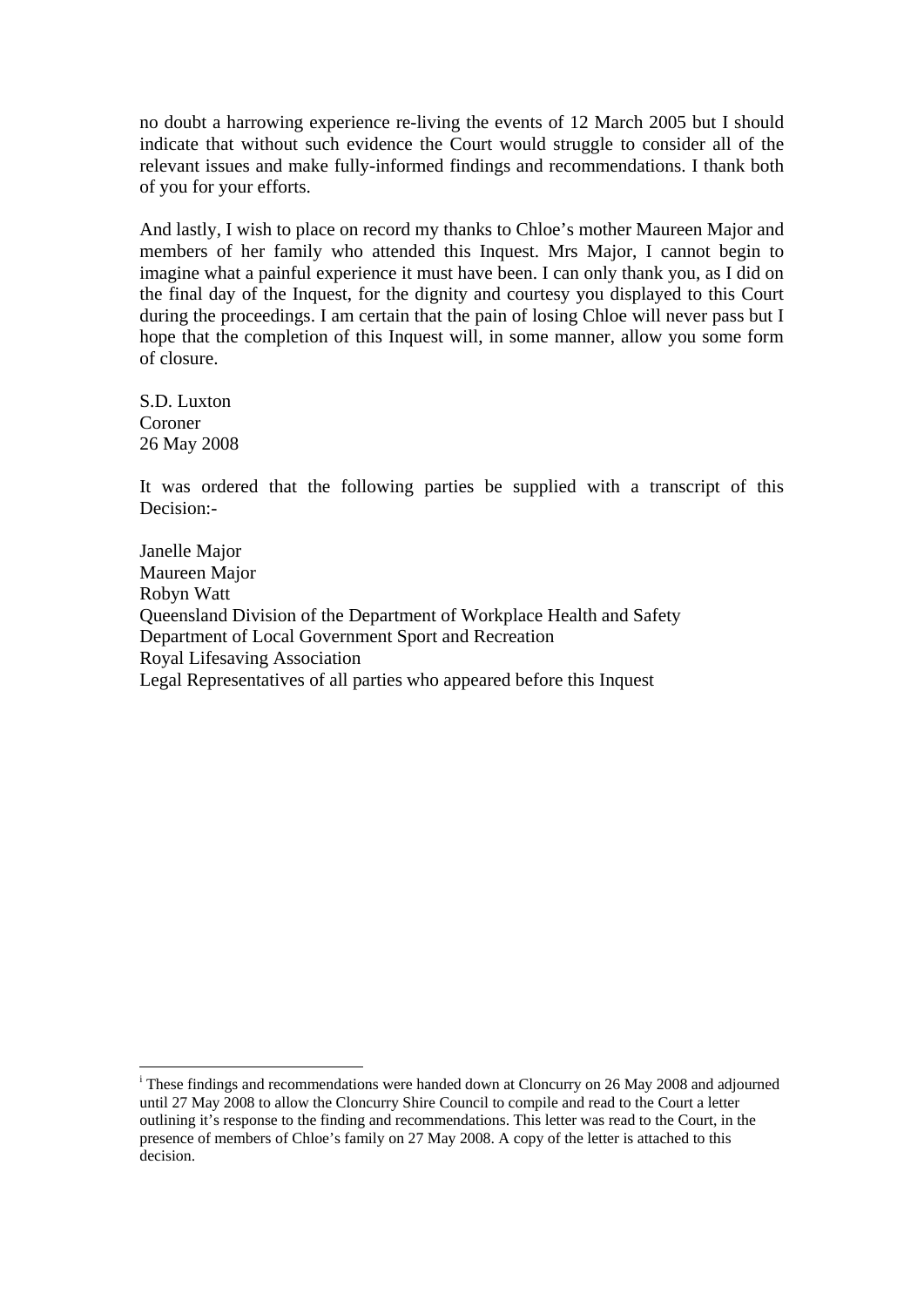Cloncurry Shire Council

**TELEPHONE** (07) 4742 4100 **FACSIMILE**  $(07)$  4742 1712



19 - 21 SCARR STREET **CLONCURRY Q. 4824** 

ALL CORRESPONDENCE TO: P.O. Box 3 **CLONCURRY Q. 4824** 

**OUR REF:** 

**CONTACT PERSON:** 

Mr Craig Turnour  $CT$ :ja

27 May 2008

Acting Coroner Luxton Cloncurry Magistrates Court PO Box 335 CLONCURRY OLD 4824

Dear Sir

#### **RE: Cloncurry Swimming Pool**

I advise that I am currently the Acting Chief Executive Officer of the Cloncurry Shire Council due to the absence of the current Chief Executive Officer, Mr Ken Timms. When Mr Ken Timms is present, my position is that of Manager of Corporate Services.

I confirm that Council was to advise the Court any progress or changes which have been made to the Cloncurry Swimming Pool ("the pool"), any safety issues which have arisen since the Inquest, any new procedures and protocols, any education or awareness programs, and the undertaking of any risk assessments or any audits in relation to the pool.

I advise that I have been employed with Council since 31 March 2008 and I advise that in my position as Manager of Corporate Services I have been delegated the task of liaising with the current lessee of the pool to amongst other things ensure that the pool complies with Council policies.

I request leave of the Court to make known the following in relation to the pool on behalf of Conneil:

- At the time the Inquest was held, the pool was shut. The pool reopened for the 1. summer season in September 2007 following the inquest and remained open until the end of April 2008. Since 1 May 2008, it has been closed for winter.
- $\overline{2}$ . Council's policy in relation to the pool is to ensure the current lessee operates the pool in accordance with the Royal Life Saving Society Guidelines.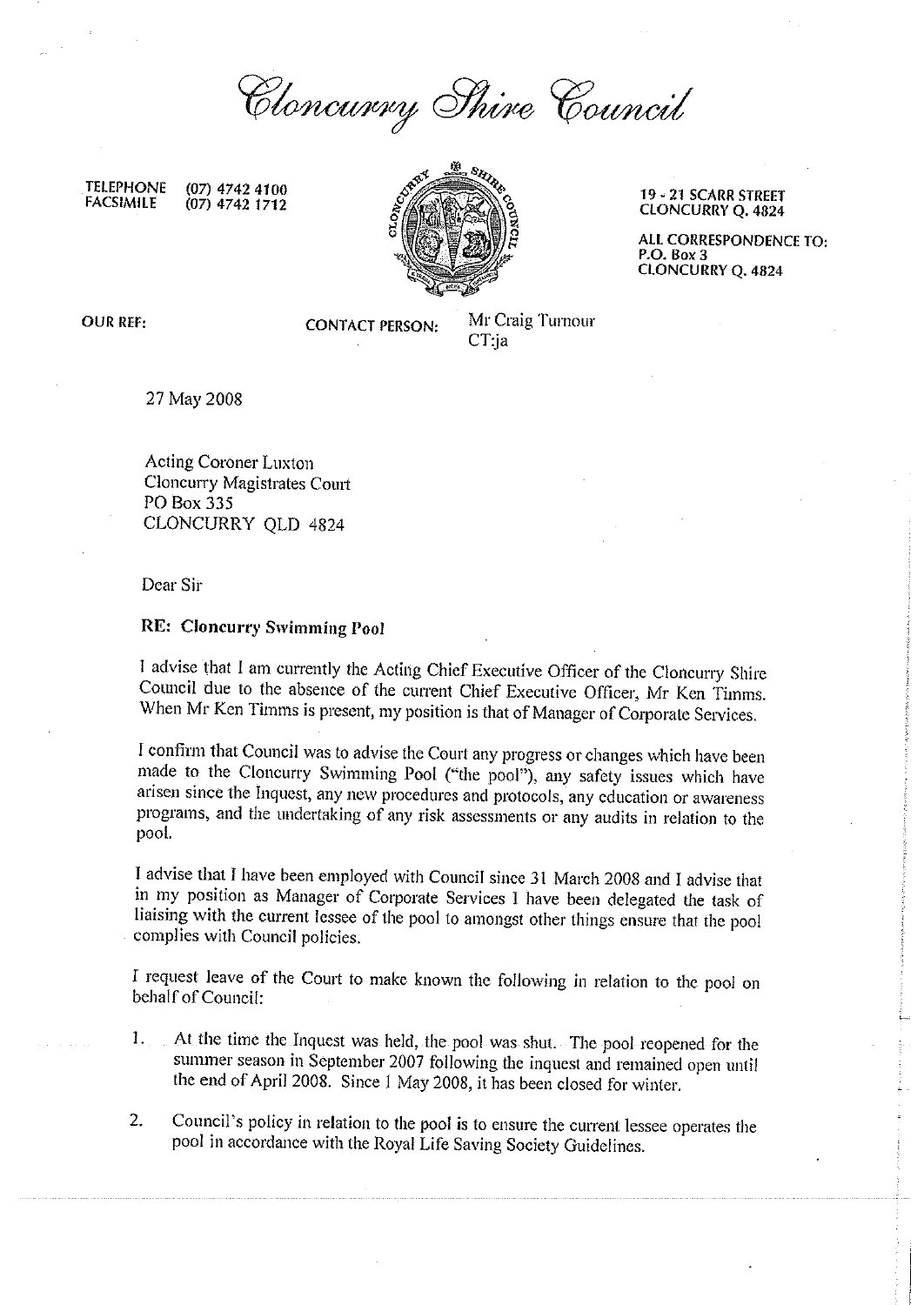- I can advise that during the season, Council representatives, including myself,  $3.$ have visited the pool and have had ongoing information exchange with the lessee of the pool, Mirage Aquatics, and some of the information contained herein comes from these visits and discussions.
- Mirage Aquatics continues to formally report on a monthly basis to Council  $4.$ statistics such as pool attendances and notifies Council of any serious incidents and/or matters requiring Council's attention.
- The lessee has advised that the pool was very well attended over the swimming 5. season that has just ended.
- During the past swimming season, the current lessee of the pool has continued 6. operating their tender to the satisfaction of Council.
- The Watch Around Water program is continuing and Mirage Aquatics has and  $7.$ remains committed to helping parents supervise their children at the pool. Mirage Aquatics have also been running a program to educate children and adults as to water safety. Council fully supports Mirage Aquatics in this program. (the Learn to Swim Program)
- I can report to the Court that no safety incidents of note have been reported during 8. the past season, and to Council's knowledge, there were no fatalities or serious injuries at the pool during the last season.
- Likewise, to the best of my knowledge Council has not been notified of any other 9. incidents occurring at any other low patronage public swimming pool in any other regional centre since the Inquest.
- Mirage Aquatics have actively got behind the Cloncurry Swimming Club which  $10.$ has been well attended during the past season.
- Physically, some of the facilities at the pool have been altered since the Inquest. 11. This includes the installation of additional seating and shade umbrellas to give shade to those around the pool. Subject to available funding, Council is also planning to install shade cloth over the pool (this may involve a retractable system) so as to give shade to those in the pool and also reduce the water temperature in the summer months. Additional seating and shade may also be installed. Council notes the recommendation made by the Acting Coroner in this regard.
- Mirage Aquatics continues to provide its staff with ongoing training and  $12.$ opportunities for staff to update/upgrade their qualifications.

Council's initial response to the recommendations made by the Acting Coroner on 26 May 2008 is that Council will commit to implement them. Of particular interest is the recommendation of annual audits and as such, Council eagerly awaits the provision of the checklist as recommended to assist in this process. Council will also implement the recommendations in terms of signage and will cooperate with the implementation of the register of low patronage pools and the ongoing need to have that register updated from time to time.